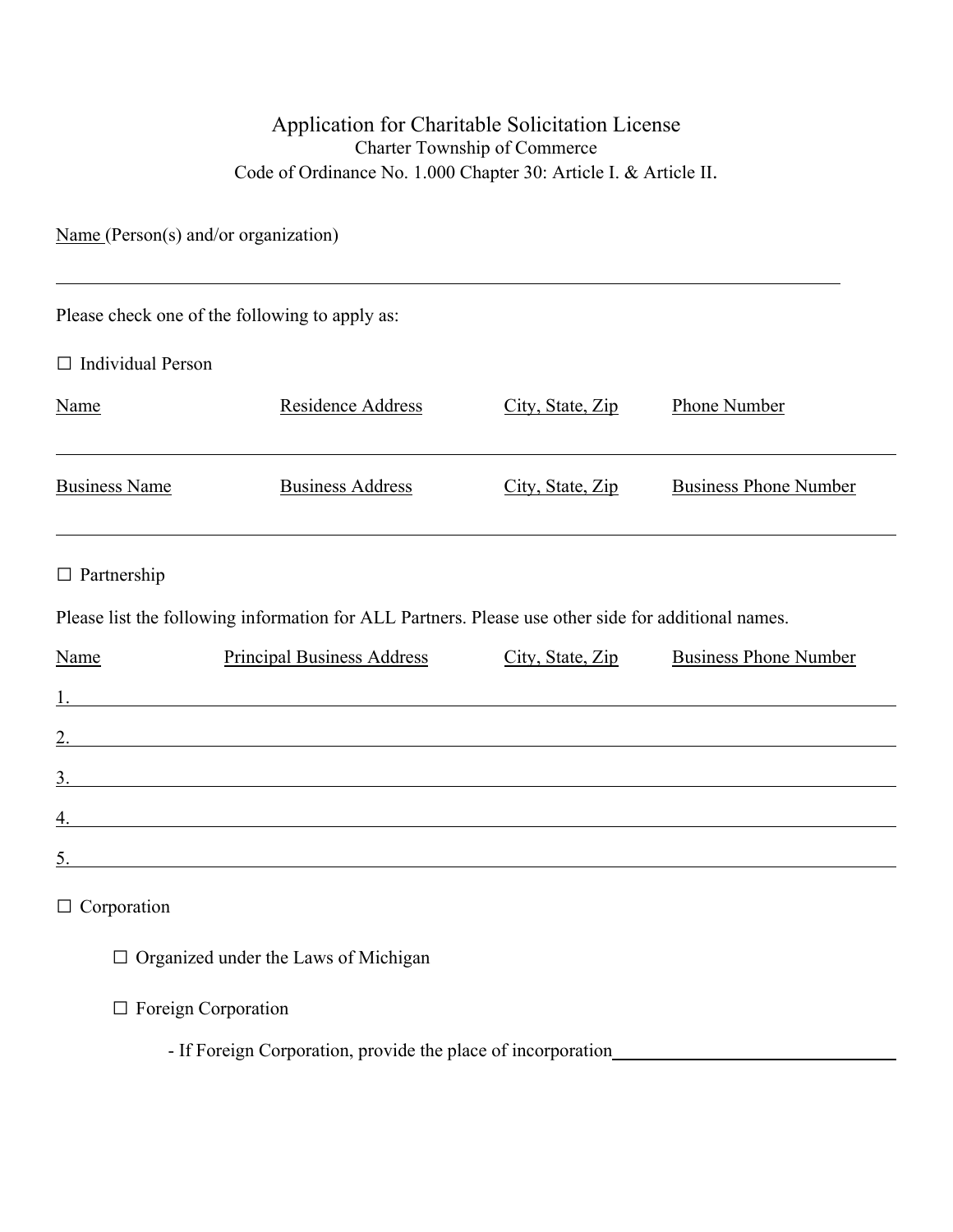| and directors or trustees of the association. |         | Show all names and principal business and/or residence addresses, and phone numbers of all members of the<br>association unless they exceed ten in number. In the event you exceed ten members, state the number of<br>members and list the names and principal business or residence addresses and telephone numbers of the officers |              |
|-----------------------------------------------|---------|---------------------------------------------------------------------------------------------------------------------------------------------------------------------------------------------------------------------------------------------------------------------------------------------------------------------------------------|--------------|
| Name                                          | Address | City, State, Zip                                                                                                                                                                                                                                                                                                                      | Phone Number |
|                                               |         |                                                                                                                                                                                                                                                                                                                                       |              |
|                                               |         |                                                                                                                                                                                                                                                                                                                                       |              |
| $\overline{3}$                                |         |                                                                                                                                                                                                                                                                                                                                       |              |
|                                               |         |                                                                                                                                                                                                                                                                                                                                       | 2            |
|                                               |         |                                                                                                                                                                                                                                                                                                                                       |              |

| Business Address (if different from above)<br><u> 1999 - Johann Stoff, deutscher Stoffen und der Stoffen und der Stoffen und der Stoffen und der Stoffen und der</u> |
|----------------------------------------------------------------------------------------------------------------------------------------------------------------------|
| List ALL officers and Directors or Trustees of said Corporation                                                                                                      |
|                                                                                                                                                                      |
| <u>2.</u>                                                                                                                                                            |
| $\frac{3}{2}$                                                                                                                                                        |
|                                                                                                                                                                      |
| 5.                                                                                                                                                                   |
| 6.                                                                                                                                                                   |
| 7 <sub>1</sub>                                                                                                                                                       |
| 8.<br>and the control of the control of the control of the control of the control of the control of the control of the                                               |
|                                                                                                                                                                      |

If applicable, applicants shall provide a copy of Articles of Incorporation and/or 503 (c) or other tax-exempt authorization from the IRS.

□ Association

l

Association's Principal Business Address **Phone Number** Phone Number

| $\overline{5}$ . |
|------------------|
| $\overline{6}$ . |
|                  |
| 8.               |
|                  |
|                  |

Registered Agent Address Address Phone Number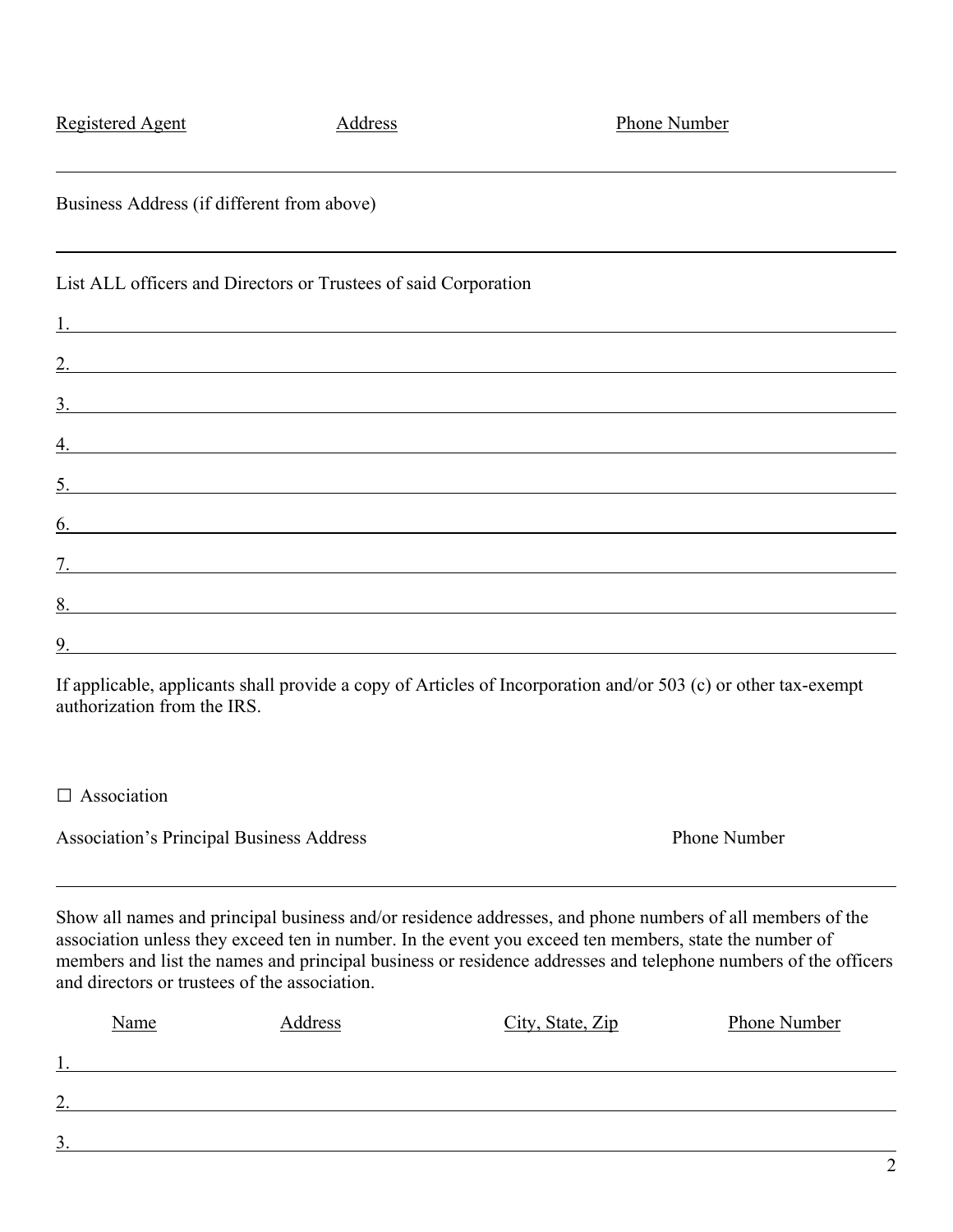| $\overline{4}$ .                                                                                                                                                                                                                  |
|-----------------------------------------------------------------------------------------------------------------------------------------------------------------------------------------------------------------------------------|
| 5.                                                                                                                                                                                                                                |
| $\underline{6.}$                                                                                                                                                                                                                  |
| $\overline{7}$ .                                                                                                                                                                                                                  |
| 8.                                                                                                                                                                                                                                |
| $\frac{9}{2}$                                                                                                                                                                                                                     |
|                                                                                                                                                                                                                                   |
| If the association is a multi-state organization or association, the mailing address and business location of its<br>central office shall be given, in addition to the mailing address and business location of its local office. |

| Address of Central Office | City, State, Zip | Phone Number |
|---------------------------|------------------|--------------|
| Address of Local Office   | City, State, Zip | Phone Number |

## Please complete for all applicants

 $\overline{a}$ 

List a brief description of the charitable purpose for which the funds are to be solicited, and an explanation of the intended use of the funds towards that purpose.

List the names of all individuals in direct charge of the solicitation. List any additional names on the back of this sheet.

|        | Name | Address | City, State, Zip | Phone Number |
|--------|------|---------|------------------|--------------|
|        |      |         |                  |              |
| ↑<br>∸ |      |         |                  |              |
| 3.     |      |         |                  |              |

List a daily schedule of the location, dates, and times where the solicitation of funds is to occur, giving the time of the beginning of solicitation and its conclusion.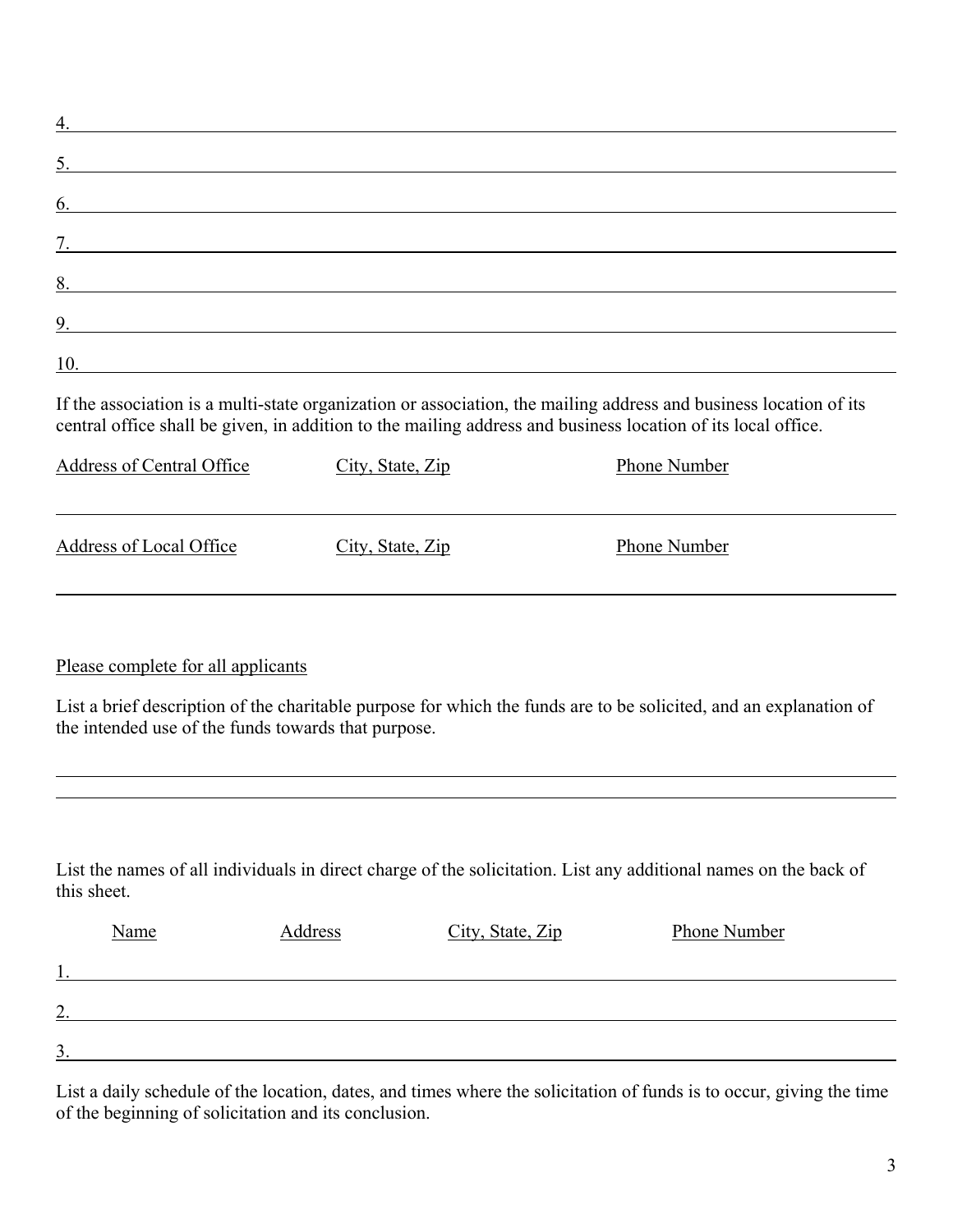| Location | Date | Time |
|----------|------|------|
| Location | Date | Time |
| Location | Date | Time |
| Location | Date | Time |

l

Provide names and addresses of all people soliciting funds. (List on separate sheet of paper if necessary)

|    | Name                                                          | <b>Address</b> | City, State, Zip  | Phone Number |
|----|---------------------------------------------------------------|----------------|-------------------|--------------|
| 1. | <u> 1989 - Johann Barn, mars an t-Amerikaansk politiker (</u> |                |                   |              |
|    |                                                               |                |                   |              |
|    |                                                               |                | $\frac{3}{2}$     |              |
|    |                                                               |                |                   |              |
|    |                                                               |                |                   |              |
|    |                                                               |                | $\frac{5}{2}$     |              |
|    |                                                               |                | $\underline{6}$ . |              |
|    |                                                               |                |                   |              |
|    |                                                               |                |                   |              |
|    |                                                               |                |                   |              |
|    |                                                               |                | $\frac{10}{2}$    |              |
|    |                                                               |                |                   |              |
|    | $\frac{12}{12}$                                               |                |                   |              |
|    | 13.                                                           |                |                   |              |
|    | 14.                                                           |                |                   |              |
|    | $\frac{15}{2}$                                                |                |                   |              |